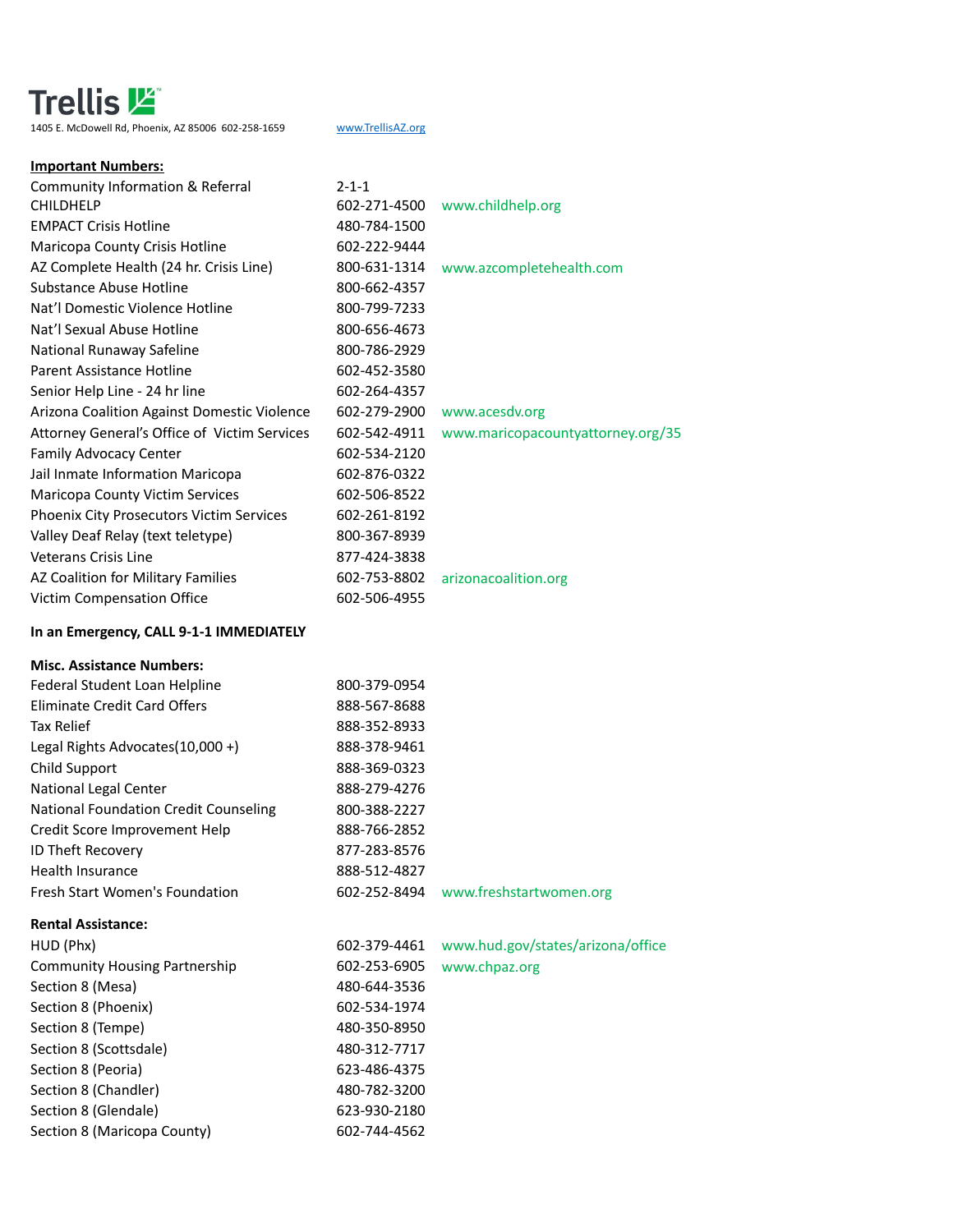# [www.socialserve.com](http://www.socialserve.com/) [www.maricopacountyhousing.org](http://www.maricopacountyhousing.org/)

## **Fair Housing:**

| AZ Attorney Gen Office Civil Rights Division | 602-542-5263 | www.azag.gov/civil-rights                                         |  |
|----------------------------------------------|--------------|-------------------------------------------------------------------|--|
| <b>AZ Fair Housing</b>                       | 602-548-1599 | housing.az.gov/general-public/fair-housing                        |  |
| <b>Tenant Legal Assistance:</b>              |              |                                                                   |  |
| <b>AZ Tenants Association</b>                | 602-257-8987 | www.arizonatenants.com                                            |  |
| City of PHX Landlord & Tenant                | 602-262-7210 | www.phoenix.gov/humanservices/programs/landlord-tenant-counseling |  |
| AZ Tenant Advocate                           | 480-557-8905 | www.arizonatenants.com                                            |  |
| Community Legal Svcs. (attorney)             | 602-258-3434 | clsaz.org                                                         |  |
| <b>Community Legal Services (Mesa)</b>       | 480-833-1442 |                                                                   |  |
| Maricopa County Bar Assoc (\$35)             | 602-257-4200 |                                                                   |  |
| <b>Homeownership Counseling:</b>             |              |                                                                   |  |
| <b>HUD</b>                                   | 800-569-4287 | www.hud.gov/states/arizona/office                                 |  |
| Capitol Mall Association (Phx)               | 602-340-0745 |                                                                   |  |
| City of Phoenix - Scattered Sites            | 602-261-8035 |                                                                   |  |
| Espiritu Community Development Corp          | 602-305-5012 | espiritu.org                                                      |  |
| Habitat for Humanity-Central Az              | 602-268-9022 | habitatcaz.org                                                    |  |
| Habitat for Humanity-West Valley             | 623-583-2417 |                                                                   |  |
| Habitat for Humanity - Desert Foothills      | 623-551-6400 |                                                                   |  |
| Chicanos Por La Causa (Phx)                  | 602-253-0838 | cplc.org                                                          |  |
| Chicanos Por La Causa (Mesa)                 | 480-833-0016 | cplc.org                                                          |  |
| Phoenix Revitalization (referral agency)     | 602-253-6895 |                                                                   |  |
| Safe Haven (Phx)                             | 866-707 Baby |                                                                   |  |
| Desert Mission (PHX)                         | 602-331-5833 | desertmission.com                                                 |  |
| Greater Phoenix Urban League                 | 602-254-5611 |                                                                   |  |
| Newtown (Tempe)                              | 480-517-1589 | newtowncdc.org                                                    |  |
| <b>City Of Tempe Housing Services</b>        | 480-350-8950 |                                                                   |  |
| <b>Native American Connections</b>           | 602-254-3247 | nativeconnections.org                                             |  |
| <b>Credit Counseling:</b>                    |              |                                                                   |  |
| American Family Credit Counseling            | 602-944-3849 |                                                                   |  |
| <b>Consumer Credit Counseling</b>            | 866-889-9347 |                                                                   |  |
| Money Management International               | 888-845-5669 |                                                                   |  |
| <b>Default/Foreclosure Counseling:</b>       |              |                                                                   |  |
| AZ Foreclosure Prevention Task Force         | 877-448-1211 | arizonaforeclosuretaskforce.com                                   |  |
| Homeowner's Hotline                          | 888-995-4673 |                                                                   |  |
| Chicanos Por La Causa                        | 602-253-0838 | cplc.org                                                          |  |
| Labor's Community Services (\$)              | 602-263-5741 |                                                                   |  |
| Community Housing Resources of AZ            | 602-631-9780 | communityhousingresources.org                                     |  |
| <b>Reverse Mortgage Counseing:</b>           |              |                                                                   |  |
| Take Charge America                          | 877-357-6309 |                                                                   |  |
| Money Management International               | 866-232-9080 |                                                                   |  |
| <b>Owner Occupied Rehab:</b>                 |              |                                                                   |  |
| Mesa Housing Rehabilitation                  | 480-644-3208 | mesaaz.gov                                                        |  |
| <b>Tempe Housing Services</b>                | 480-350-8372 | tempe.gov/housing                                                 |  |
| City of Phoenix Neighborhood Services        | 602-495-0700 | phoenix.gov/nsd                                                   |  |
|                                              |              |                                                                   |  |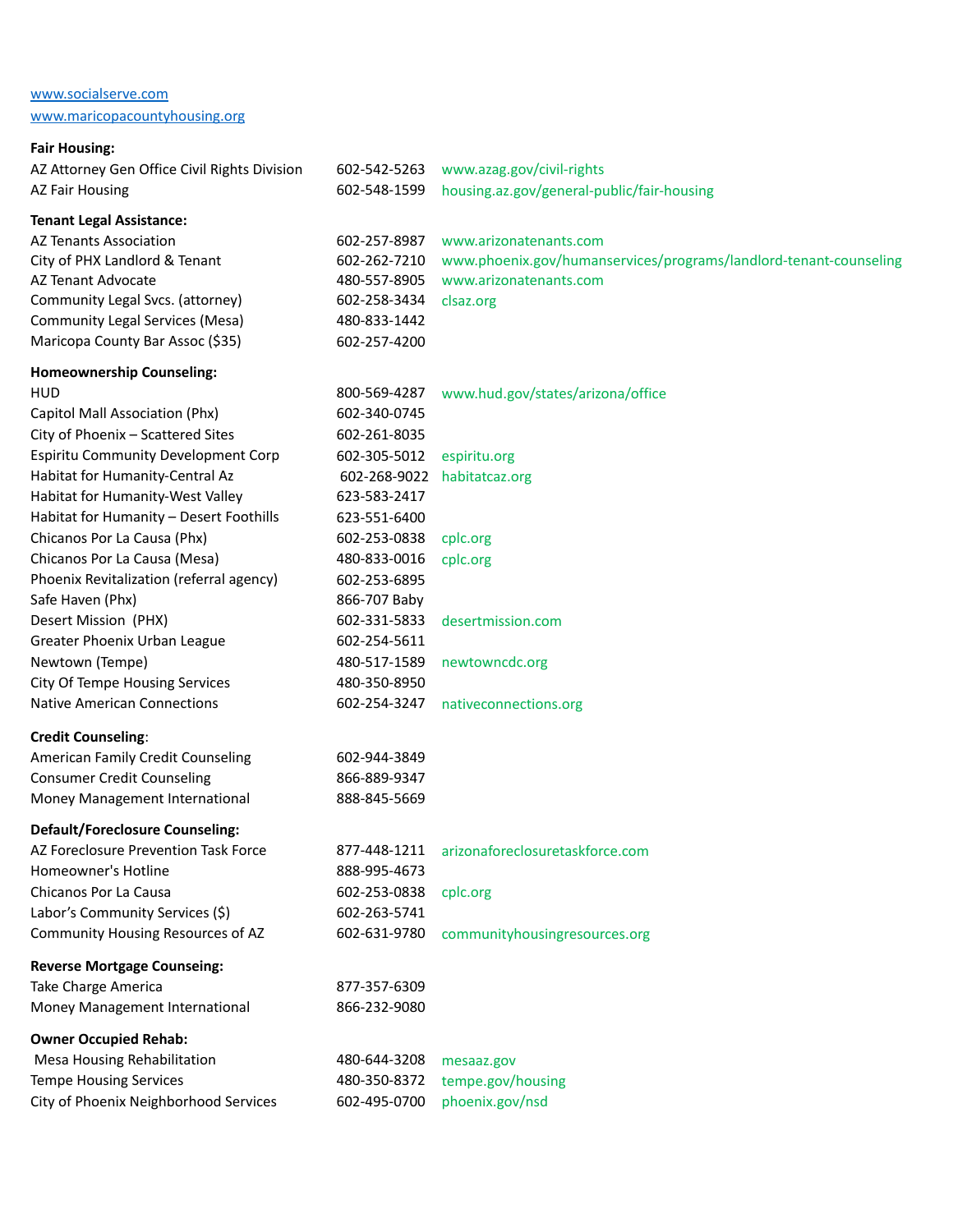| <b>Emergency Home Repair:</b>                             |              |                                                               |
|-----------------------------------------------------------|--------------|---------------------------------------------------------------|
| <b>Mesa Housing Services</b>                              | 480-644-3208 | mesaaz.gov/residents/housing                                  |
| Mesa CAN                                                  | 480-833-9200 | turnanewleaf.org                                              |
| <b>Tempe Housing Services</b>                             | 480-350-8950 | tempe.gov/housing                                             |
| Phx. Neighborhood Services                                | 602-495-0700 | phoenix.gov/nsd                                               |
| Foundation for Senior Living                              | 480-784-1900 | fsl.org                                                       |
| <b>Emergency Assistance Shelters:</b>                     |              |                                                               |
| <b>Shelter Hotline</b>                                    | 602-263-8900 |                                                               |
| Community information. & Referal                          | 602-263-8856 |                                                               |
| Child Crisis Center (for children)                        | 480-969-2308 |                                                               |
| La Mesita Family Shelter(Mesa)                            | 480-834-8723 | turnanewleaf.org                                              |
| Central AZ (adults only)                                  | 602-256-6945 |                                                               |
| Salvation Army Family Shelter                             | 602-267-4130 |                                                               |
| United Methodist Outreach (family) UMOM                   | 602-275-7852 | umom.org                                                      |
| TLC (halfway house women/men)                             | 480-461-3136 |                                                               |
| Vista Colina (Phx- family)                                | 602-944-0960 | www.azhousinginc.org/vista-colina.html                        |
| Sisters of Mercy (men & women- Phx)                       | 602-254-8424 | supportstjosephs.org/sisters-of-mercy--st.-josephs-foundation |
| Church on the Street (men- Phx)                           | 602-447-0259 | cotsphoenix.org                                               |
| <b>Domestic Violence Shelters:</b>                        |              |                                                               |
| Maricopa SAFE Domestic Violence                           | 480-890-3039 | maricopa-az.gov//domestic-violence                            |
| AZ Coalition Against D.V.                                 | 800-799-7233 | acesdv.org                                                    |
| PreHab (Mesa)                                             | 480-733-3050 |                                                               |
| Autumn House (no shelter, assistance only)                | 480-835-5555 | womenshelters.org                                             |
| My Sisters Place (Chandler)                               | 480-821-1024 | domesticshelters.org                                          |
| New Life (Goodyear)                                       | 623-932-4404 |                                                               |
| Faith House (Glendale)                                    | 623-939-6798 |                                                               |
| De Colores (Phx)                                          | 602-269-1515 |                                                               |
| Chrysalis (Phx)                                           | 602-944-4999 |                                                               |
| United Food Bank                                          | 480-926-4897 | unitedfoodbank.org                                            |
| Rent / Utility / Food / Financial/ Etc.                   |              |                                                               |
| Travis Williams Fam Serv Center                           | 602-534-4732 |                                                               |
| Mesa CAN                                                  | 480-833-9200 |                                                               |
| Tempe CAP                                                 | 480-422-8922 |                                                               |
| Phoenix CAP                                               | 602-262-4520 |                                                               |
| Avondale CAP                                              | 623-333-2700 |                                                               |
| <b>Buckeye CAP</b>                                        | 623-349-6615 |                                                               |
| <b>Glendale CAP</b>                                       | 623-930-2854 |                                                               |
| Scottsdale CAP                                            | 480-312-2323 |                                                               |
| Chandler CAP                                              | 480-963-4321 |                                                               |
| Guadalupe CAP                                             | 480-730-3093 |                                                               |
| Gilbert CAP                                               | 480-892-5331 |                                                               |
| <b>Tolleson CAP</b>                                       | 623-936-1407 |                                                               |
| Wickenburg CAP                                            | 928-684-7894 |                                                               |
| Maricopa Counry CAP                                       | 602-372-0728 |                                                               |
| (El Mirage, Surprise, Peoria, Youngtown, Anthem, Waddell  |              |                                                               |
| Cave Creek, Carefree, New River, Sun City, Sun City West) |              |                                                               |
| Maricopa County Human Services                            | 602-506-5911 | maricopa.gov/3868/Human-Services                              |
| <b>Catholic Charities</b>                                 | 480-964-8771 |                                                               |